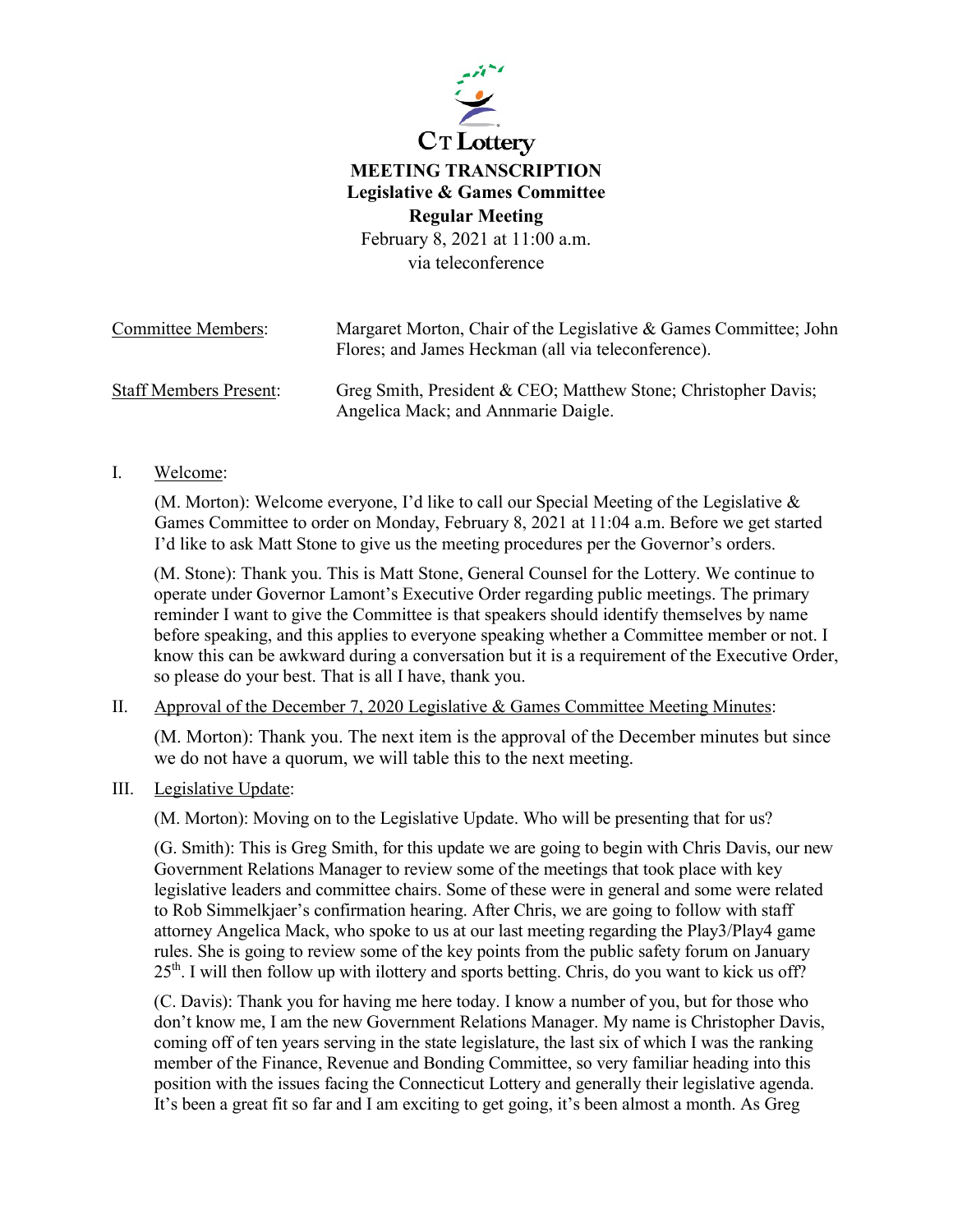mentioned, Greg and/or Rob and I have met with basically all of the legislative leaders as of right now and if we haven't met with them yet, we will be meeting with them later this week. That includes Majority Leader Rojas, Republican Leader Candelora; we've met with President Looney, and Finance Committee Chairman Sean Scanlon, and we have a couple of meetings lined up this week with the Ranking Members of the Finance Committee and Public Safety Committee as well. Additionally, Rob Simmelkjaer's nomination will be coming before the Executive and Legislative Nominations Committee soon so Rob and I and/or Greg have been meeting with members of the Executive and Legislative Nominations Committee, all of which wanted to meet with him before his nomination hearing. We anticipate that to take place in the next two to three weeks and that's a joint nomination so it will have to go through both the House and the Senate. We are anticipating a public hearing on a number of gaming legislation that's been proposed in the Public Safety Committee, most of which has just been reserved for a subject matter public hearing but a few bills have been voted to draft. We are anticipating those public hearings to take place in the next two to three weeks, by the end of February, based on what was mentioned in the last committee meeting by Chair Maria Horn of Public Safety. Following up on our meeting with the Finance Committee as well, they may very well do their own gaming bills regarding revenue so we'll keep an eye on that and will need to continue to have conversations if they want to go forward with their own versions of gaming legislation this year. A lot of that may be based on what comes out in the Governor's budget which will be released on Wednesday; he has his yearly budget address scheduled for noon. We anticipate that he will continue his push for the expansion of gaming which was included in his state of the state address last month. And based on what is included in his address and included in his budget proposals will most likely provide a direction of which proposals end up moving forward through the legislative session. Then on Friday there was also an announcement by a number of members of the majority party in the legislature that they want to once again to take a move towards attaching ilottery – creating it, approving it, and attaching the funding to that to free college tuition for community college students. If you remember that was passed in 2019 but never actually implemented because the budget wasn't adjusted last year, so they're looking to do that this year. That's a new development that just happened in the last couple of days. All the committee meetings are still done through Zoom, all of our meetings with legislators have been by phone and Zoom as well so we are continuing to operate much like the legislature is as well. Angelica will provide us with an update on the information forum that the Public Safety Committee held a couple of weeks ago.

(A. Mack): Thanks Chris. This is Angelica Mack. It sounds like some of you had a chance to listen in to parts of the informational forum that was in the Public Safety and Security Committee on January  $26<sup>th</sup>$ . It was quite long so I'm not sure if you listened to the whole thing. We were invited to participate along with both tribes, Sportech, who runs the off-track betting, and the Connecticut Council on Problem Gambling. Greg and Rob both spoke on behalf of the Lottery and did an excellent job, they reported on our great sales and returns for fiscal year 2020 and fiscal year 2021 to date. We highlighted that more than 60% of the State's gaming proceeds come from the Lottery and that we returned more to the general fund than both casinos combined in fiscal year 2020. We made a push for both sports betting and ilottery; sports betting seemed to take up the majority of the conversation. Rob and Greg both took questions from legislators about our revenue projections and the focus being that we do not need to make profits so we are going to return more to the state than any of the other potential operators. We also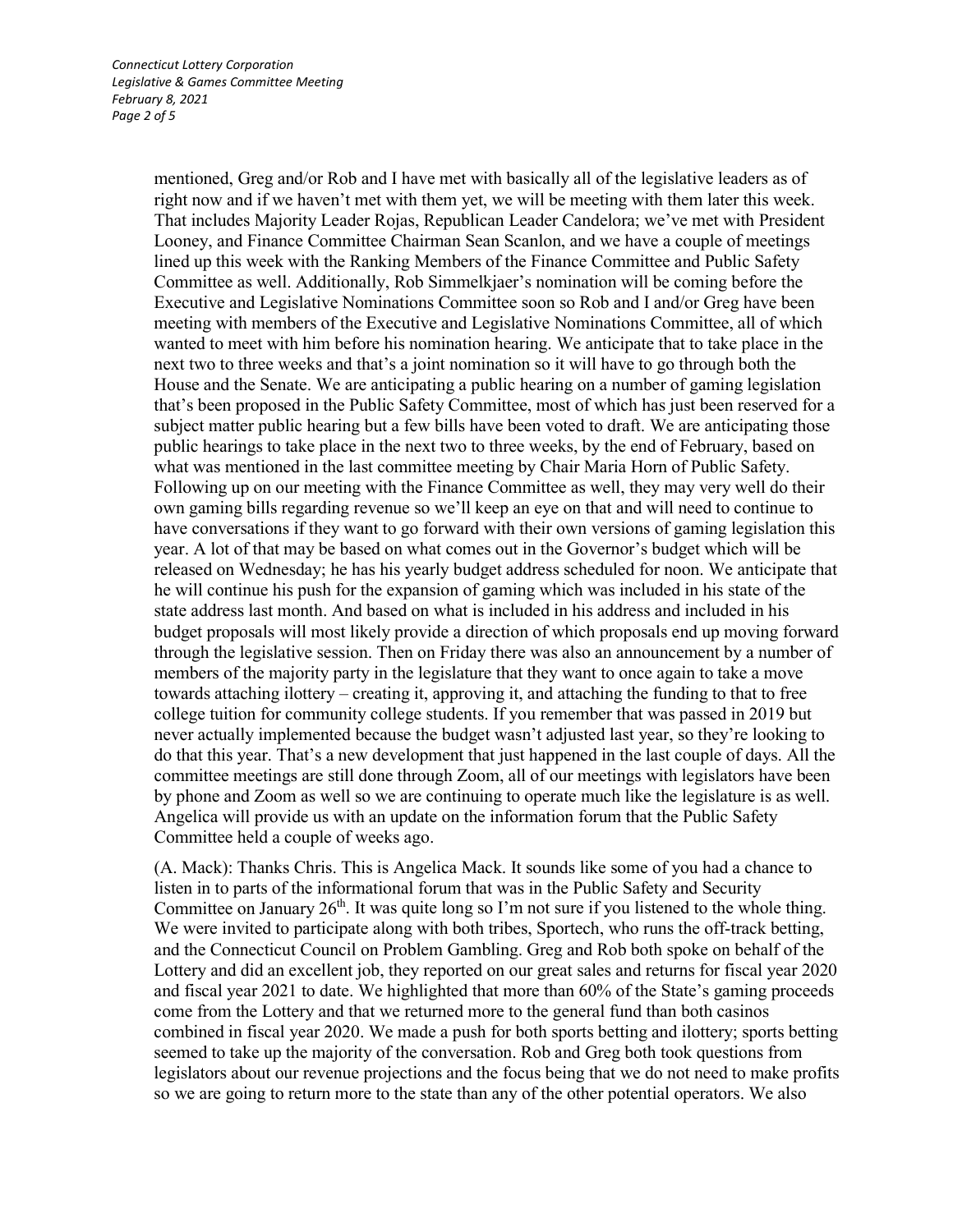talked about our existing retailer network, pointing out that in addition to convenience stores and gas stations we have social clubs, restaurants and bars, locations where people would be interested in participating in sports betting. There were several questions regarding contributions to responsible gaming and Greg reminded them that the contribution rate is in the statutes, it is up to the legislature. We do contribute quite a bit of money to responsible gaming as well as advertising and other promotions with DMHAS and the Connecticut Council on Problem Gambling. We were asked about whether additional employees would be necessary and Greg assured them that there would not be a massive surge in new State employees, and that of course the increased revenues would fully fund those expenses. There were also some positive comments from a few legislators noticing the improvement in the functioning of the Lottery in the last few years, attributable to some of the things that the Board has done, so that was very nice to hear. The tribes continued to focus on their exclusivity, both continuing to believe that they have exclusivity but in the past that's pretty much where the conversation ended. This year they expressed a willingness to compromise to some extent, didn't get into too many details because they are still speaking with the Governor. The Mashantuckets, I believe floated the possibility of partnering with Sportech in retail but they seemed pretty hesitant to have nontribal operators in the online space. Everyone understands that mobile is going to be a large portion of the sports betting revenue and of course they want to drive traffic back to the casino by having an online presence throughout the state. Again we will see what potentially the Governor has to say later this week. Sportech also focused on the exclusivity issue, they of course don't believe that the tribes have exclusivity over sports betting and they are very interested in partnering with us and the tribes, they feel that the four operators should split the sports betting opportunities in the state and are not interested in anyone else joining. We in the past proposed that it should be the four operators as well. There was one particularly good question that Representative Green asked the tribes and that was that if they believe they have exclusivity then why haven't started doing sports betting and they kind of side-stepped that question. I think overall there was more hope from participants and the legislators that this will actually happen and we are waiting for what the Governor has to say.

(G. Smith): Thank you for that, Angelica, this is Greg Smith, does anyone have any questions from the forum update or from the meetings that Chris had discussed?

(M. Morton): This is Peg. I just want to say thank you, I thought that was a good report. And Chris, thank you, I'm excited that you are on board and I should have done a nicer job introducing you, I'm glad you're part of the family.

(C. Davis): Thank you, Peg, I am excited to be here and look forward to working with you.

(G. Smith): Yes, good work collaborating with these two and Tara in our public relations, it's been a nice onboarding.

(A. Mack): Thank you so much.

(G. Smith): Madam Chair, to continue with the last part of the update, I had sent the Committee members two documents that were basically a handful of points that would not surprise me if any of the Committee members with their involvement with legislative matters of the Lottery may hear these topics so I wanted to bring them up and to make mention of them. Most of them were included either in discussions we've had at hearings or maybe submitted as part of written testimony, so just to make mention these to the Committee so that if they are asked they know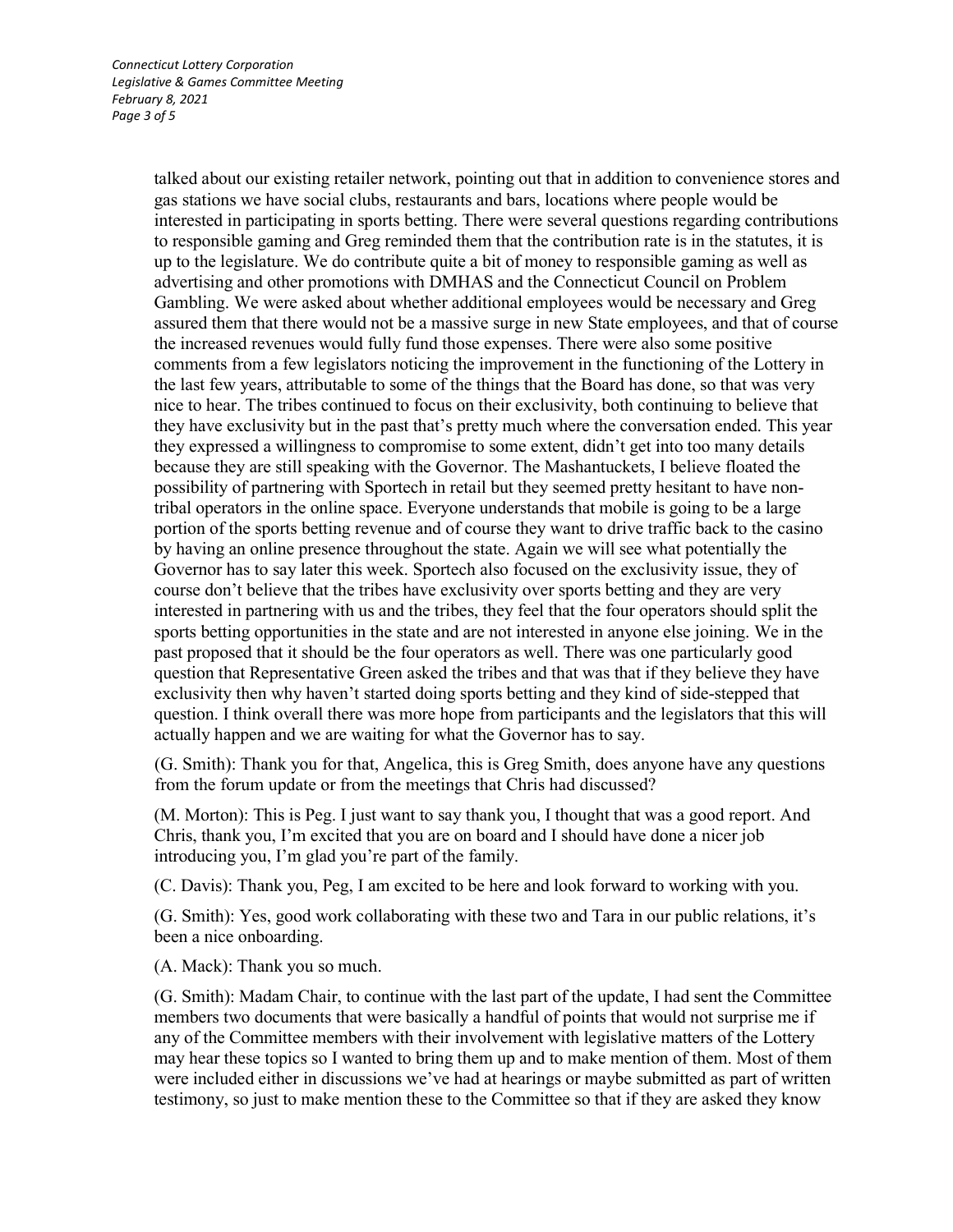we are addressing these as far as the development for either ilottery or sports betting. For ilottery, this is a way of modernizing our selling of lottery. We are expecting moderate growth for online sales and to continue growth in retail, so the online will not be at the expense of retail. The first couple of years we have only projected \$2-4 million in additional profits from ilottery and those are numbers that we have been consistently speaking to for at least the three sessions that I have been here. But the growth, which will naturally occur from either high jackpot runs, or weather events, or any kind of health restrictions which would keep people from going to stores, will be natural growth drivers for people creating an online account and choosing to play. We will continue with many opportunities to engage people in retail to try online and engage people online back to retail, so it should be a good growth opportunity for us overall. The five year revenue profit projections for ilottery exceeds \$40 million; that is a sum of the five years. It is a good number and we've been bringing that number forward for at least three years now. We certainly expect the legislation will require us to do certain aspects related to responsible gaming; there are a number of methods built in to any of the existing ilottery platforms that are run in other states, so these are not new thoughts, we've discussed them to a certain extent with the RG community and we've expressed them in previous testimony – we can set limits for how much money people can have in their accounts, how much they can play in a given day, and if we set a limit they can probably set a lower one if they want to more tightly manage themselves. These are not new thoughts and they are not difficult thoughts; what we are probably hoping for is that the legislation requires the Lottery to consult and engage with the RG community before we set these up so that it does not actually stipulate the individual requirements in the legislation. Typically that is done through regulation and not necessarily the statutory language. Regarding funding accounts, we expect that there will be some language regarding the ways that players can add money to their accounts, whether from a bank account, a debit card, a credit card, and I'm thinking that's probably necessary in the legislative language. For geolocation, meaning to ensure players are in Connecticut while they are playing, good player identification, making sure someone is who they bring themselves forward as, are all normal, long in existence features of online play. We've talked about these before, they are not new, they are all tried and true functions of online gaming. The last part regarding ilottery, the State brought forward the Connecticut Lottery Corporation into existence, we serve for the purpose of raising money and if we get ilottery, this will be a way for us to strengthen our player base and actually grow our player base as we have been for decades, ilottery is just a more modern method of doing it.

I'm going to shift over to sports betting and some of the topics you can expect to hear as it gets developed in the legislature, point one being the marketplace. The Lottery is hoping to be authorized to sell statewide online and to be able to sell at retail in every town. That has been our message every year we have spoken about it, we think it's going to be the best way to bring sports betting into the sunlight and onto legal platforms. Again, because this corporation is the State's entity, we stand a good chance of being a strong competitor with that authority and will return more money per dollar spent from sports betting than any other operator. But we also want a good competitive landscape, so we do want both of the casinos involved; we always said that we thought the OTBs should be involved to some extent and that level of competition will be healthy for the Connecticut residents playing, they'll be able to choose from different offerings instead of from just one. The Board of the CLC will most likely need a committee for sports betting and thinking of many times the legislation actually speaks to different skill sets or to appointments that need to be used to populate the Board and governance of sports betting so I